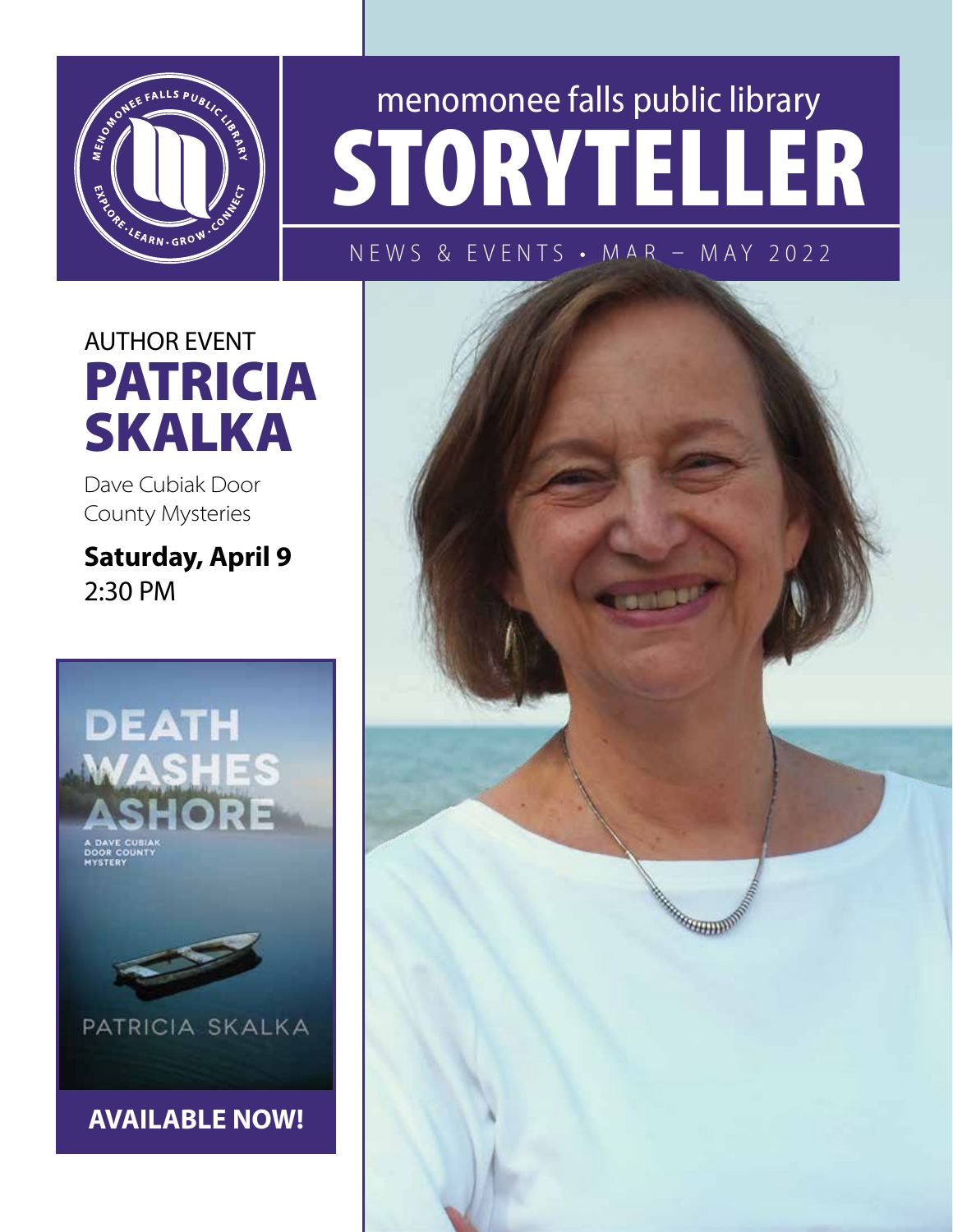# NOVELS BASED IN WISCONSIN

#### By Kasey Leaf

Readers often seek out books that take them to faraway places, following characters to bustling cities, dreamy deserts or starry galaxies. There's something exciting about sitting in the comfort of your own bed while imagining wizards hike through Middle Earth or secret agents speed through the streets of London. However, reading stories that take place closer to home has its own appeal. Living in the same or similar place as the main characters can make for a very lifelike and visceral reading experience.

No single book can fully capture the wonders (and frustrations) of living in Wisconsin, but these selected novels help form a picture of what Wisconsin life is all about. Through literature, we can follow Wisconsinites from all walks of life - past and present. We can get to know an Ojibwe mother teaching her daughter how to mend a dress, a dairy farmer making ends meet during the Great Depression, or a talented architect trapped in a love triangle. From the cherry orchards of Door County to the grassy plains of the Driftless Area, these stories will remind you of home, or entice you to visit a new destination.



#### *Shoulder Season* by Christina Clancy (2021)

Setting: Lake Geneva, 1960s-1970s

Some Wisconsinites may not have known our state was once home to a Playboy Resort. Lake Geneva's Playboy Club attracted families looking for a summer getaway, vacationers from Chicago and young Midwestern

women looking for work. The club has been closed since the 1980s, but Christina Clancy's latest novel brings it back to life. The novel is told from the perspective of Sherri, a nineteen-year-old girl in need of an income after her parents suddenly pass away. She, along with daughters of dairy farmers and factory workers, adorn tiny bunny costumes and uncomfortable stilettos and set to work serving drinks and helping hotel staff. At the Playboy Club, Sherri finds sisterhood with the other bunnies, gains financial independence and experiences first love. This novel transports readers to an intoxicating paradise that's close to home.



#### *Shotgun Lovesongs* by Nickolas Butler (2013)

Setting: fictional town called 'Little Wing,' present day

Henry, Lee, Kip and Ronny grew up together in rural Wisconsin, but their lives have since taken different paths. Henry stayed home and married his first love, whilst the others left

in search of something more. Ronnie became a rodeo star, Kip made his fortune in the city, and musician Lee found fame - but heartbreak, too. Now all four are reunited for a wedding, but amid happiness and celebration, old rivalries resurface and a wife's secret threatens

to tear both a marriage and a friendship apart. Nickolas Butler writes a remarkable and uncompromising saga that explores the age-old question of whether or not you can ever truly come home again. (Provided by publisher)



#### *Loving Frank* by Nancy Horan (2007)

Setting: Spring Green, the 1910s

Mamah Borthwick Cheney begins a clandestine love affair with Frank Lloyd Wright a few years after she and her husband commissioned the renowned architect to design a new home for her and her husband.

Over time this powerful attraction sends them on a course that would send shockwaves to the big city of Chicago. Mixing historical facts with romantic turmoil Nancy Horan will keep readers enthralled right until the novel's chilling end.



#### *Orchard* by Larry Watson (2003)

Setting: Door County, Great Depression

An affair blossoms in the orchards of Door County between a Scandinavian immigrant and a talented artist. Sonja moves from Norway looking for a new life and settles down in sleepy Door County. After starting a family with Henry, an apple farmer, she soon

feels confined to the role of wife and mother. Fate leads Sonja to the studio of Ned Weaver, an internationally renowned artist where she begins modeling for his paintings. Jealousy ensues, forcing Sonja to walk a fine line to appease both men in her life while holding on to a sense of self. Larry Watson, the bestselling author of Montana 1948, builds tension between the characters with tight prose and character flashbacks.



#### *The Birchbark House* by Louise Erdrich (1999)

Setting: Madeline Island, the mid-1800s

This award-winning children's chapter book tells the story of Omakayas, a seven-year-old girl of the Ojibwe Nation and her life on an island in Lake Superior. Omakayas was the sole survivor of the 1847 smallpox epidemic and was adopted by another Ojibwe family. With

this new family, she learns how tan moose hide, pick berries and scare crows from the cornfield. Louise Erdrich, a member of the Anishinaabe Nation, continues the story of Omakayas and her adventures in nature with four other books in this series.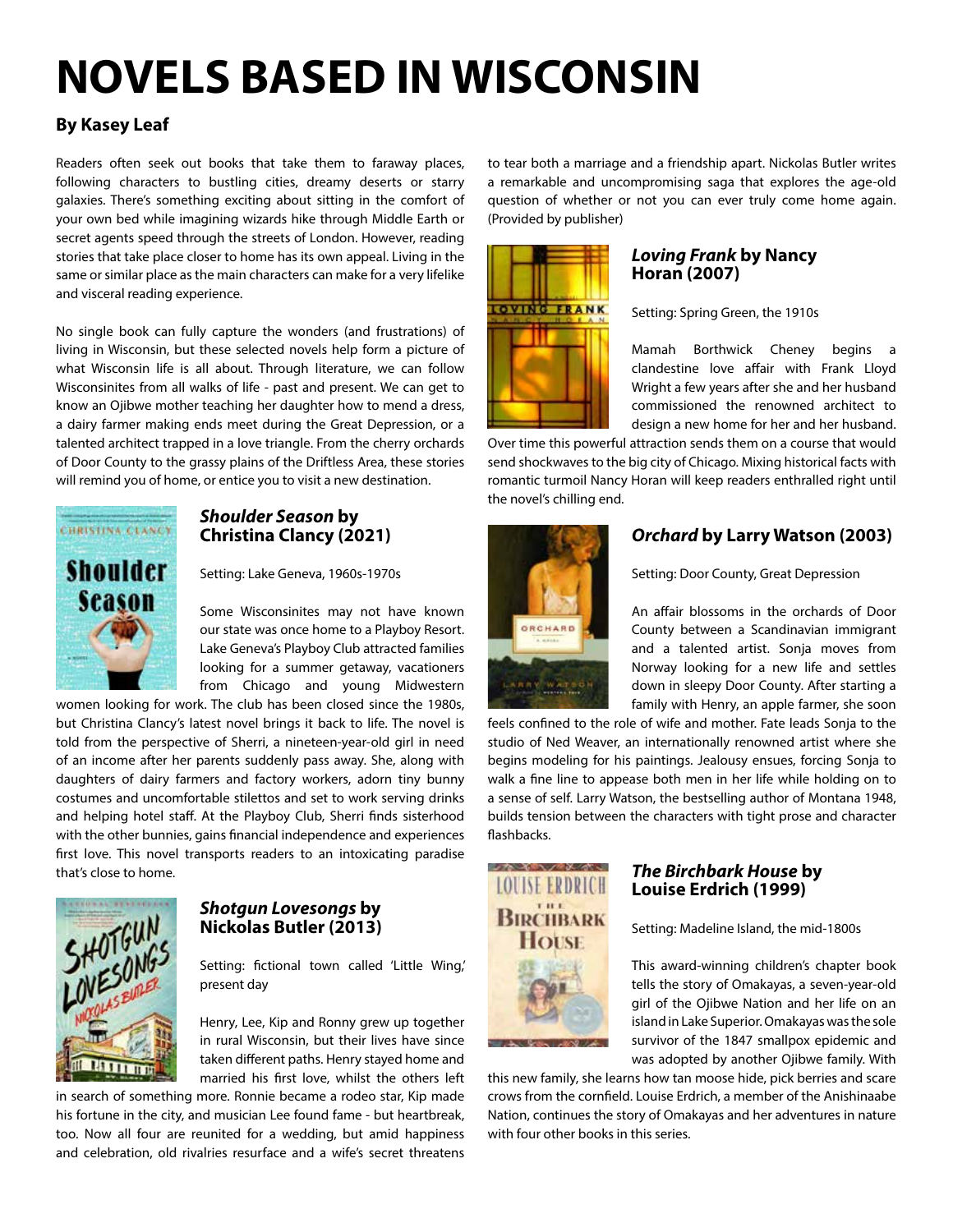### CHILDREN'S PROGRAMS

#### Family Storytime

Join Ms. Amanda and Ms. Lisbeth for stories, songs, and rhymes. After storytime, make sure to pick up a take-home craft kit. Storytime is best suited for kids ages 2 – 5, but all are welcome!

#### Tuesdays & Thursdays March 1—April 14 9:30 – 10:00 AM

10:30 – 11:00 AM Community Room

Registration is required. Weekly storytime sessions repeat, so choose the day and time that works best for your family.

Unable to attend? Storytime craft kits are available weekly on Thursdays after 11:00 AM, following our final storytime session of the week. Kits are available while supplies last.

#### LEGO Club

Calling all LEGO enthusiasts! Drop in for some creative building time. We'll have suggested challenges for you to try, or you can build your own creation. Projects will be on display for the following month. Best suited for kids ages 5 – 11.

Wednesday, March 2 Wednesday, April 6 Wednesday, May 4 3:00—5:00 PM Children's Program Room

#### Crafternoon

Drop by for some afternoon crafting. We'll provide instructions and the supplies needed to make a different craft each month. Best suited for kids ages 5 – 11.

Check closer to each date to see that month's craft.

Wednesday, March 16 Wednesday, April 20 Wednesday, May 11 3:00 – 5:00 PM Children's Program Room

Unable to attend? We'll have Take & Make Kits for each month's craft available after 5:00 PM when the program ends. Kits are available while supplies last.



#### Family Fun Day

The whole family is invited to drop by the Library to complete crafts and activities based around a theme. Check the website calendar closer to each date to see that month's theme.

Saturday, March 12 Saturday, April 9 Saturday, May 14 10:00 AM – 2:00 PM Children's Program Room

### TWEEN **PROGRAMS**

#### Between

Join us on the second Tuesday of each month as we rotate between crafting and games. Check the website calendar closer to each date to see that month's activity. Between is intended for ages 10 – 12.

Tuesday, March 8 Tuesday, April 12 Tuesday, May 10 4:30 – 5:30 PM Community Room

Please make sure to check the Library's website and Facebook page for the most upto-date information on children's and family programs.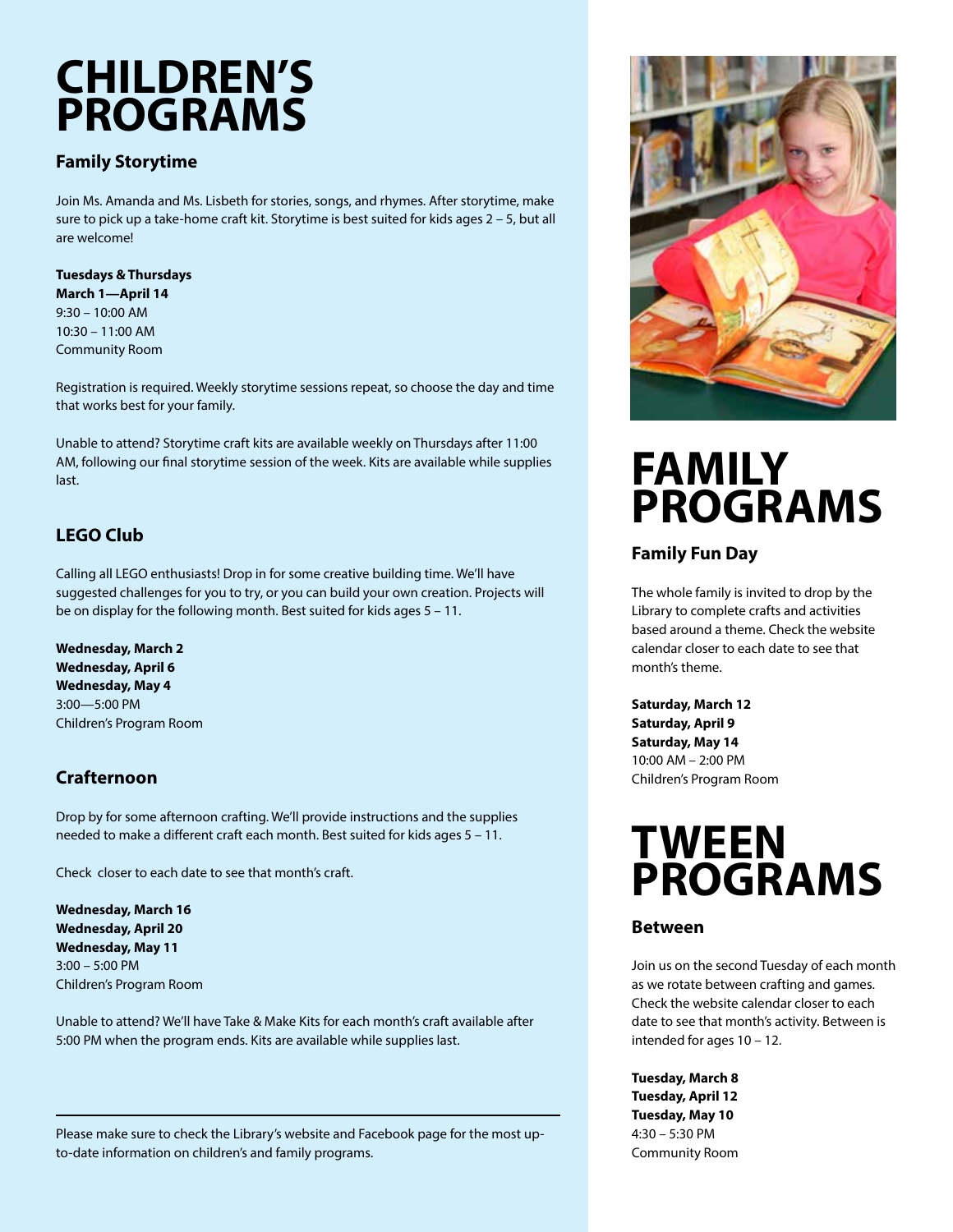## TEEN PROGRAMS

*Teen programs are intended for ages 13 – 18*

#### Cookies & Coloring

Drop in after school to de-stress with treats and coloring!

Wednesday, March 2 Wednesday, May 4 3:00 – 4:30 PM Teen Space

#### Gamer Gathering

Open gaming! Hang out and play the PS4, Nintendo Switch, board games or card games!

Friday, March 4 Friday, March 18 Friday, March 25 Friday, April 8 Friday, April 22 Friday, May 20 3:00 – 4:30 PM Teen Space

#### Anime Club

Anime Club in the Teen Space! At the first meeting each month we will do some sort of activity – think art/drawing, Japanese culture, games, and crafts. The second meeting of each month will be dedicated to watching anime.

Wednesday, March 9 Wednesday, March 16 Wednesday, April 6 Wednesday, April 13 Wednesday, May 11 Wednesday, May 18 3:00 – 4:30 PM Teen Space

#### What the Craft?!

Let's get crafty! Each month we'll complete a craft/project for you to keep.

Wednesday, March 23 Wednesday, April 20 3:00 – 4:30 PM The Forge unless noted otherwise

#### Movie Day

Join us in the Teen Space for a movie! Movie decided by vote the week before.

Wednesday, March 30 Wednesday, April 27 3:00 – 5:00 PM Teen Space

#### Teen Library Council

The goal of TLC is to provide leadership and volunteer experience to positive, responsible, and energetic teens (ages 13 – 18). We wish to strengthen the Library's ties to teens in the community by using their knowledge and creativity to create programs and further expand our collection.

#### Why should you join the TLC?

- You will have a say in programs hosted and materials purchased at the Library
- You will have something creative and fun to do
- You have an opportunity to make the Library a better place for teens
- Community service looks good on those college and job applications
- There's usually food!

*Apply at MenomoneeFallsLibrary. org/teens/tlc*

# MOVIES

Seating is limited. Call 262-532-8920 or register at MenomoneeFallsLibrary.org/events.

Movies are shown in the Community Room.

*News of the World (2020)* Tuesday, March 15, at 2:15 PM Thursday, March 17, at 6:15 PM

*Jungle Cruise (2021)* Thursday, March 17, at 2:15 PM

*Queen Bees (2021)* Tuesday, April 26, at 2:15 PM Thursday, April 28, at 6:15 PM

*Cruella (2021)* Thursday, April 28, at 2:15 PM

*Finding You (2020)* Tuesday, May 17, at 2:15 PM Thursday, May 19, at 6:15 PM

*Ghostbusters: Afterlife (2021)* Thursday, May 19, at 2:15 PM

#### Documentary Film Showings

Join us for a screening of a documentary film, plus a short discussion afterwards.

*Dinosaur 13 (2014)* Wednesday, March 9, at 10:00 AM

*Final Account (2020)* Wednesday, April 13, at 10:00 AM

*Pavarotti (2019)* Wednesday, May 11, at 10:00 AM

### **GENEALOGY**

Genealogy classes take place in the Community Room.

*Hidden Clues in the Census* Wednesday, March 23, at 7:00 PM

*Military Records: Finding Our Nation's Heroes* Wednesday, April 27, at 7:00 PM

*Where Did My Ancestor Live? Discovering Land Records* Wednesday, May 25, at 7:00 PM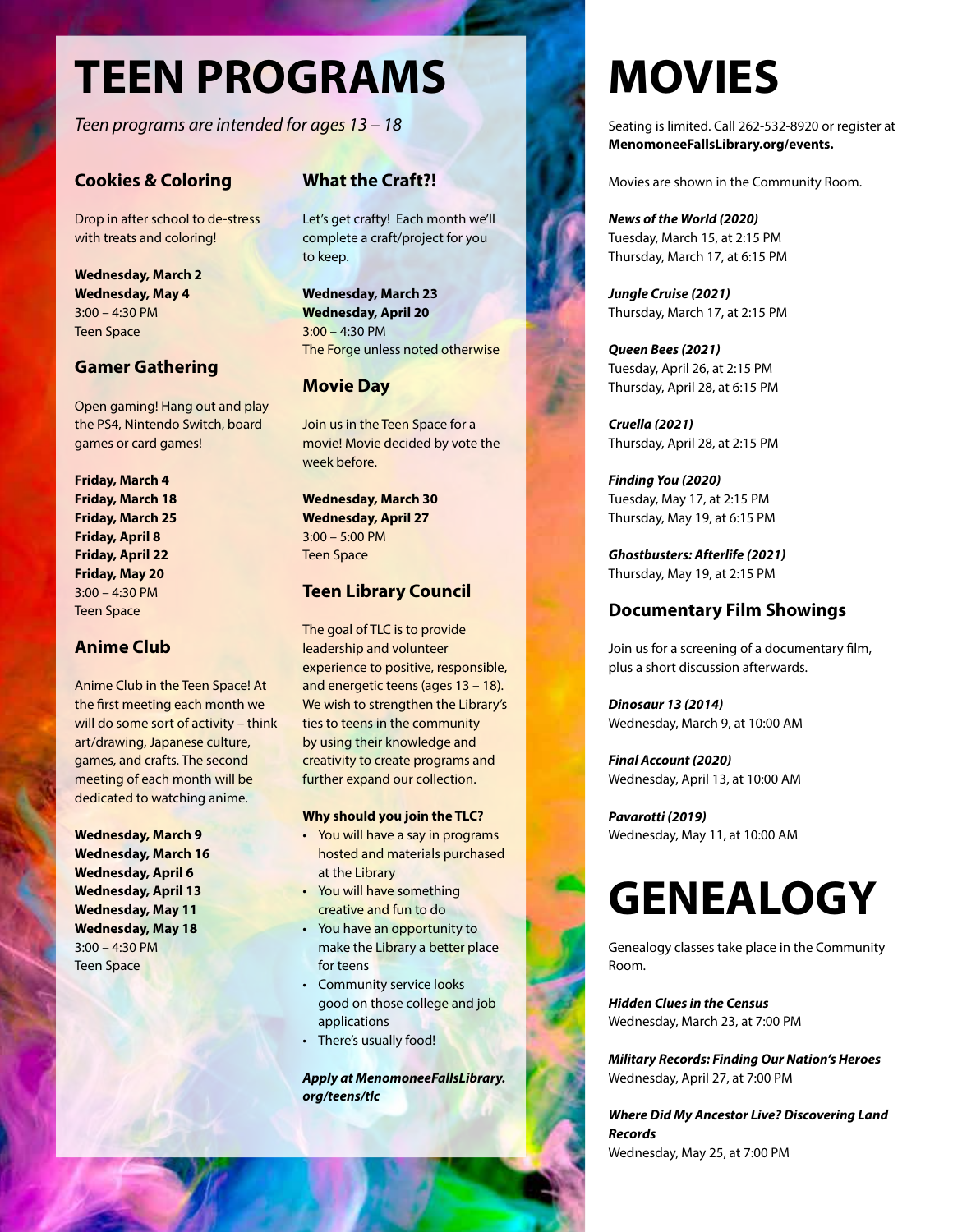# ADULT PROGRAMS

#### The 10 Warning Signs of Alzheimer's Disease

It's common to experience some issues with memory, thinking, and behavior as we age. However, changes that interfere with daily life could be an indication of something more serious, such as dementia. Pam Foti, a volunteer educator with the Alzheimer's Association, will discuss the ten most important signs to watch out for.

Tuesday, March 8 6:30 PM Community Room

#### Maximize Your Medicare Benefits

Are you about to turn 65? Learn more about your Medicare options! This presentation will provide an overview of Medicare Parts A, B, C and D as well as supplemental insurance and an explanation of how they all fit together. The program will also include information about Medicare's annual open enrollment period (October 15 – December 7) and an explanation of how to use and understand the plan comparison tool on Medicare's website: www.medicare.gov . A representative from the Greater Wisconsin Agency on Aging Resources will present this program and answer your questions.

Monday, March 14 2:00 PM Community Room

#### Author Visit with Patricia Skalka

Patricia Skalka is the author of the awardwinning Dave Cubiak Door County Mysteries about a former Chicago police officer facing off against a roster of clever killers. In 2021, she published the latest in this series, *Death Washes Ashore*. She will join us to talk about her career as a writer and to answer questions.

Saturday, April 9 2:30 PM Community Room

#### Identity Theft: Protect and Prevent

More than thirteen million people in the United States become victims of identity theft every year. Find out how to prevent this from happening to you. In this virtual program, Jeffrey Kersten from the Division of Trade and Consumer Protection will present tips on how to protect yourself.

 Tuesday, April 12 6:30 PM Virtual (Zoom)

#### Lost Lady: The Sinking of the Lady Elgin

The Lady Elgin was a sidewheel steamship carrying 300 passengers. It was returning from Milwaukee to Chicago when it was struck by a schooner, and sunk in Lake Michigan in the early hours of September 8, 1860. Author Paul Timm will share his research and book that was inspired by this tragic event, which remains the worst openwater disaster on Lake Michigan.

Thursday, May 5 6:30 PM Community Room

#### Container Gardening with an Expert

Flower gardening can take a lot of talent and effort. But if you are starting out as a gardener or experimenting with container gardening, this program is for you! Ann Wied from the Horticulture and Community Development Outreach at the UW Extension in Waukesha County will present a class on container gardening. She will build a 12-inch pot full of flowers as a part of the presentation and raffle it off after the program is complete.

Tuesday, May 10 6:30 PM Community Room

### BOOK **CLUBS**

Seating is limited. Call 262-532-8920 or register at MenomoneeFallsLibrary.org/ events.

Book discussions are held in the Children's Program Room.

Refreshments are provided by the Menomonee Falls Library Friends.

#### Adult Fiction Book Club

*Daisy Jones & the Six* by Taylor Jenkins Reid Thursday, March 10, at 7:00 PM

*House of Thieves* by Charles Belfoure Thursday, April 14, at 7:00 PM

*Good Neighbors* by Sarah Langan Thursday, May 12, at 7:00 PM

#### Nonfiction Book Club

*Just Mercy* by Bryan Stevenson Tuesday, March 22, at 7:00 PM

*Vanderbilt* by Anderson Cooper Wednesday, May 25, at 10:00 AM



ALTERNATE VISIONS speculative fiction book club

Attention, science fiction and fantasy fans! The Library is starting up a new discussion group for those who enjoy stories that are a little more "out of this world."

*Dune* by Frank Herbert Tuesday, April 19, at 7:00 PM

Seating is limited. Register at MenomoneeFallsLibrary.org/events or call 262-532-8920. Registration is required for all adult events, classes, book discussions and movies.